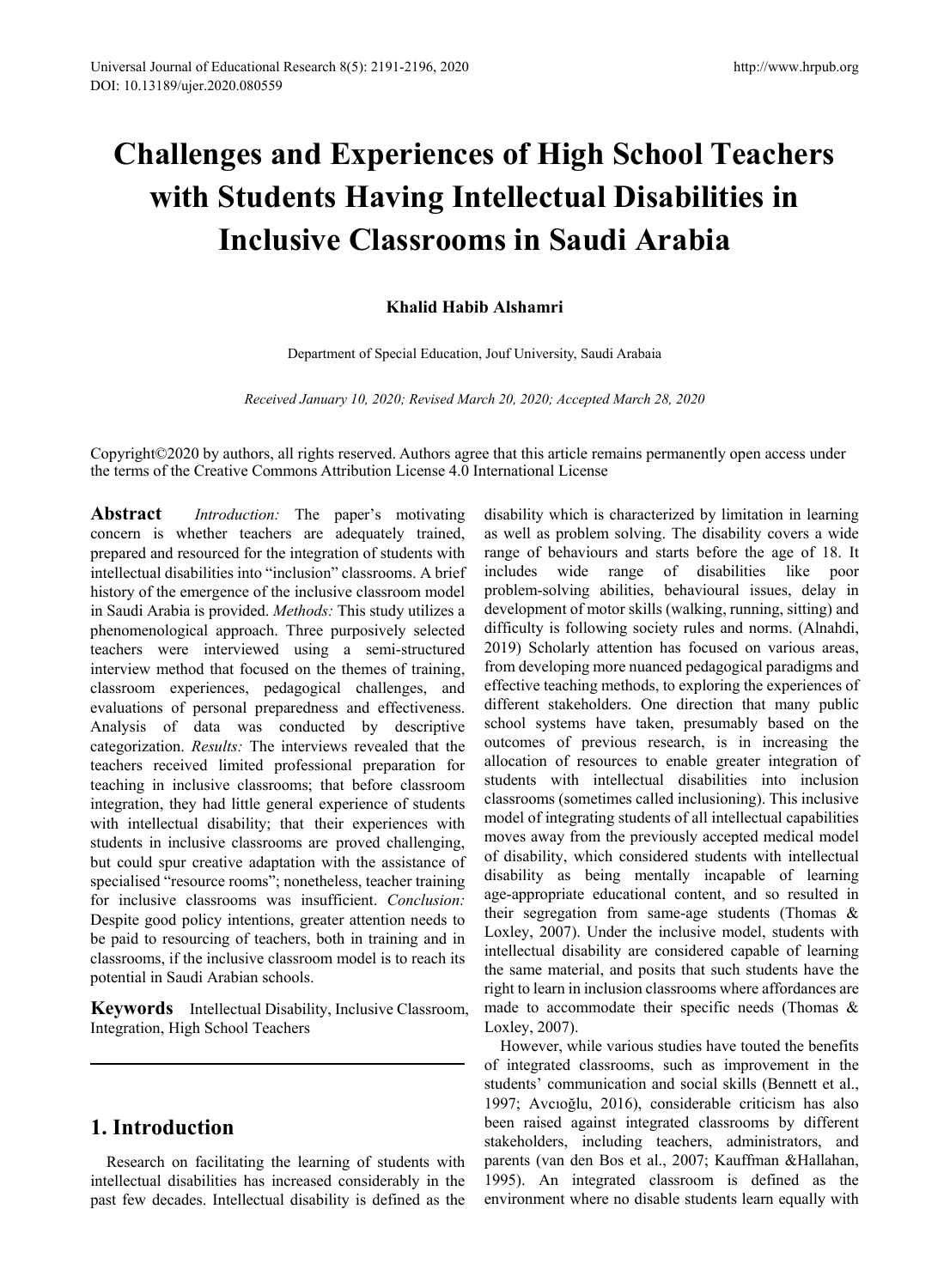their peers. Extra support may be provided to the group but most of the activities involve equal participation. As such, this presents a relevant issue that is the focus of this study.

This study considers the context of Saudi Arabia where the inclusion of students with intellectual disabilities into integrated classrooms has been slower than in other similarly developed countries. While other countries such as the United States were moving away from the medical model of intellectual disability in the 1980s and 1990s, Saudi Arabia continued to support this model. It was not until quite recently that this position has been increasingly challenged by educators, researchers, and parents (Alanazi, 2012; Aldabas, 2015), leading to the government acquiescing to improving its inclusion policies and introducing integrated classrooms within the public school system (Alanazi, 2012). In relation to these changes, one group of stakeholders that can be considered to have been uniquely affected is the teachers. As integrated classrooms increased, the need for having sufficiently well-trained teachers to handle such classrooms also increased. The government correspondingly allocated resources for this purpose and teachers were expected to undergo the appropriate professional development in order for them to be able to effectively teach integrated classrooms. All teachers were not trained to teach in integrated classrooms as it was not government policy to train all teachers for such environment. This meant that many teachers had to undergo a transition from teaching non-integrated classrooms to teaching integrated ones, which presented new challenges to these teachers, irrespective of whether they were originally trained to teach inclusion or previously segregated special education classes.

This study seeks to understand the challenges and experiences of teachers in Saudi Arabian high schools with regard to teaching integrated classrooms. It is important to define the concept of pedagogical setting. In simplest terms it means the learning setting which is arranged for a particular audience or group of people. In particular, the study seeks to provide some insight into the following issues: How well are teachers in integrated classrooms professionally prepared to handle this pedagogical setting? What are teachers' perspectives about the benefits and disadvantages of integrated classrooms in relation to their classroom experiences? What are the challenges that teachers face in teaching students with and without intellectual disabilities together? What educational policy development implications can be drawn from teachers' experiences that can potentially benefit different stakeholders in the Saudi Arabian school system?

# **2. Historical Review**

### **2.1. Development of Disability Services and Special Education Policy**

Formal attention to special education in Saudi Arabia

began in the late 1950s with the government's recognition of the need to provide specific attention to the education of visually impaired children in the country (Aldabas, 2015). This led to the establishment of state-run schools for the blind. It was not until several decades later that Saudi Arabia would recognize the need to provide parallel services to students with other disabilities, particularly disabilities relating to mental health. The 1970 General Educational Policies of Saudi Arabia detailed 236 articles that described the country's overall goal in the field of education, which was to provide each citizen with sufficient knowledge and skills for them to become a functioning and productive member of society (Rabaah et al., 2016). As with Saudi Arabian legislation in general, the rationale behind the stipulations in this document was explicitly tied to religious beliefs, particularly that of the right of every individual to resources that can enable them to enjoy a good life (Rabaah et al., 2016).

In 2000, the government enacted its disability law which was intended to protect individuals with disabilities in the country and uphold their rights. In this law, a disabled person is defined as any individual who has partial or total inability to function in a stable manner in terms of physical, sensory, mental, and psychological capacity (Al-Jadid, 2013). This law guarantees provisions for services necessary for such people to be able to enjoy a healthy life. The definition adopted by the law is consistent with those accepted by the United Nations, indicating that the government was striving to accord a comparable level of importance to providing essential services for people with disabilities as those in other parts of the world. In terms of education, the law states that people with disabilities have the right to the same level of proper education as other people in the country, and that the state must provide appropriate means for them to be able to achieve such education despite of their disability (Al-Jadid, 2013). Furthermore, the law requires that each learning institution in the country have the means necessary to address the needs of students with disabilities, and that periodic assessment of curricula offered to students with disabilities be conducted in order to ensure that they are effectively addressing these students' educational needs (Al-Jadid, 2013).

Despite of this, an independent report from the Japan International Cooperation Agency (JICA) in 2002 stated that there was relatively little attention provided by the Saudi Arabian government towards helping people with disabilities gain sufficient training for employment. The report pointed out that although the number of educational institutions in the country with facilities to provide special education had increased considerably, little information has been released about the actual effectiveness of the country's special education programs (JICA, 2002). In contrast to this, a survey conducted by Abahusain (2016) conducted on the parents of female students with intellectual disabilities studying in schools in Riyadh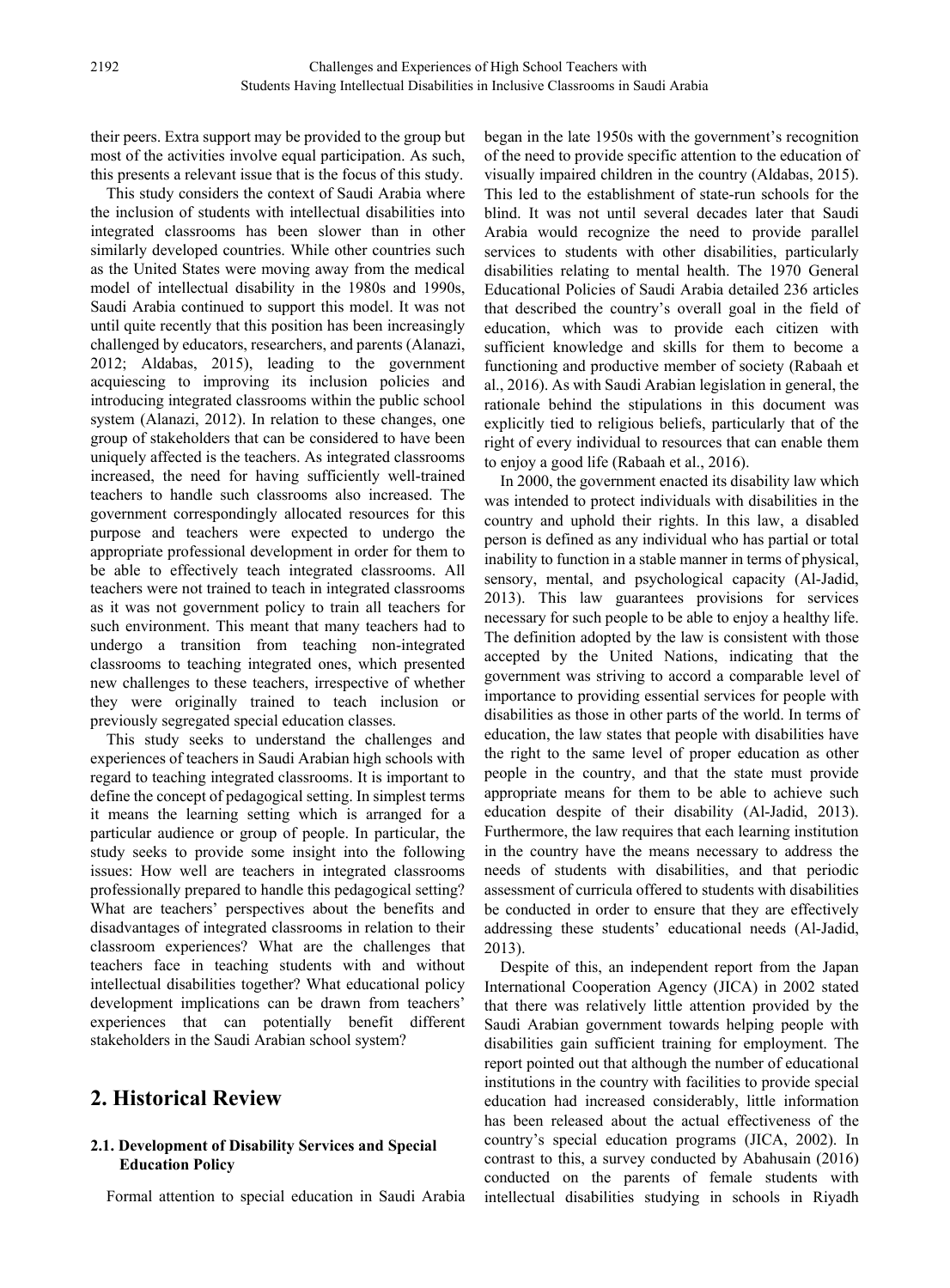reported that parents were generally satisfied with the special education services provided to their children.

#### **2.2. Steps towards Inclusive Education**

As discussed by Aldabas (2015), until the late 1980s, the Saudi Arabian Ministry of Education did not have proper facilities to provide inclusive education for students with intellectual disabilities and subscribed to the medical model of intellectual disability in guiding its policy development. This changed considerably in the early 1990s as more research evidence from other countries about the value of integrating students with intellectual disabilities into inclusion classrooms accumulated. The government's first step towards inclusive education was the introduction and implementation of resource rooms in the public school system (Al-Mousa, 2010). Resource rooms were special classrooms located within inclusion public education facilities where students with mild to moderate intellectual disabilities could receive special education services that augment their inclusion education (Al-Mousa, 2010). In 2012 the Ministry of Education was able to report that 746 of their public schools have special education classrooms and that students with mild to moderate intellectual disabilities have largely been integrated into inclusion classrooms while having access to additional education through resource rooms.

In 2016 the government released a Special Education Policy document to provide details on its direction in special education across different stakeholders. The policy defines students with disabilities across a broad spectrum of conditions, and highlights the different responsibilities that general teachers, resource room specialists, and support staff have in providing educational services to them (Abahusain, 2016). The document also provides a framework for institutions to construct intervention and teaching plans for students with disabilities who are part of their inclusion student population. However, Abahusain (2016) argues that the government has not done enough to ensure that the policy is fully implemented and that specific aspects of the policy lack detail to enable effective implementation. In particular, while the policy document does stipulate the need for inclusion classroom teachers to be sufficiently trained in inclusive education and to be aware and prepared for accommodating students with intellectual disabilities, it does not provide particulars on how these are to be accomplished. Alnahdi (2019) observed positive impact on intellectually challenged students when they study with normal kids. This is supported by Battal (2016) who points out that while progress has been made in educating teachers on inclusive special education through the introduction of special education departments at Saudi Universities, there is not yet sufficient data gathered on the effectiveness of these programs. It is this informational gap that this study seeks to address.

It is clear that while policy is in place to ensure that students with intellectual disabilities receive proper education in an inclusive environment, there is uncertainty over the extent to which those policies have been effective. One way of examining this is from the perspective of inclusion teachers who are teaching in classrooms which include students with intellectual disabilities. (Alquraini& Rao, 2020). These teachers are different from the specialists in the resource rooms who are assumed to be extensively trained to specifically address the needs of students with disabilities. Rather, these are the teachers that students with intellectual disabilities interact with in the inclusion class, and are expected to be able to help such students adapt and thrive in an inclusive environment. It is not possible to make inclusive classrooms successful without providing proper training to teachers. Standard teacher training in Saudi Arabia are not good enough to equip teacher with necessary skills to deal with intellectually challenged and normal kids in same space. (Schwab, Alnahdi, Goldan, &Elhadi, 2020).

# **3. Methodology**

#### **3.1. Study Approach**

This study utilizes a phenomenological approach based on the work of Farber (1943) and developed in later works such as Finlay (2009) and Schmicking (2010). Phenomenological approach is a type of qualitative tool which is used to analyse individual life experiences. The scope of this research is limited to specific areas. This qualitative approach used focuses on the phenomenon of the fast-growing implementation of inclusive education in Saudi Arabian schools and the corresponding increasing presence of students with intellectual disabilities in inclusion classrooms. This phenomenon is investigated from the experiential perspective of a specified group or groups of stakeholders – namely, inclusion teachers who are tasked with teaching in classrooms with a mix of students with intellectual disabilities and students who do not have such disabilities.

#### **3.2. Participant Sampling**

Consistent with a qualitative approach, sampling for the study was conducted purposively. Administrators from public secondary education institutions in Saudi Arabia were contacted and asked about their existing policy implementation of inclusive education. From this, permission was sought to recruit teachers who are currently teaching in their inclusion classrooms that have students with intellectual disabilities. Contact with these teachers are made and those who were willing to participate in the study were scheduled for data collection.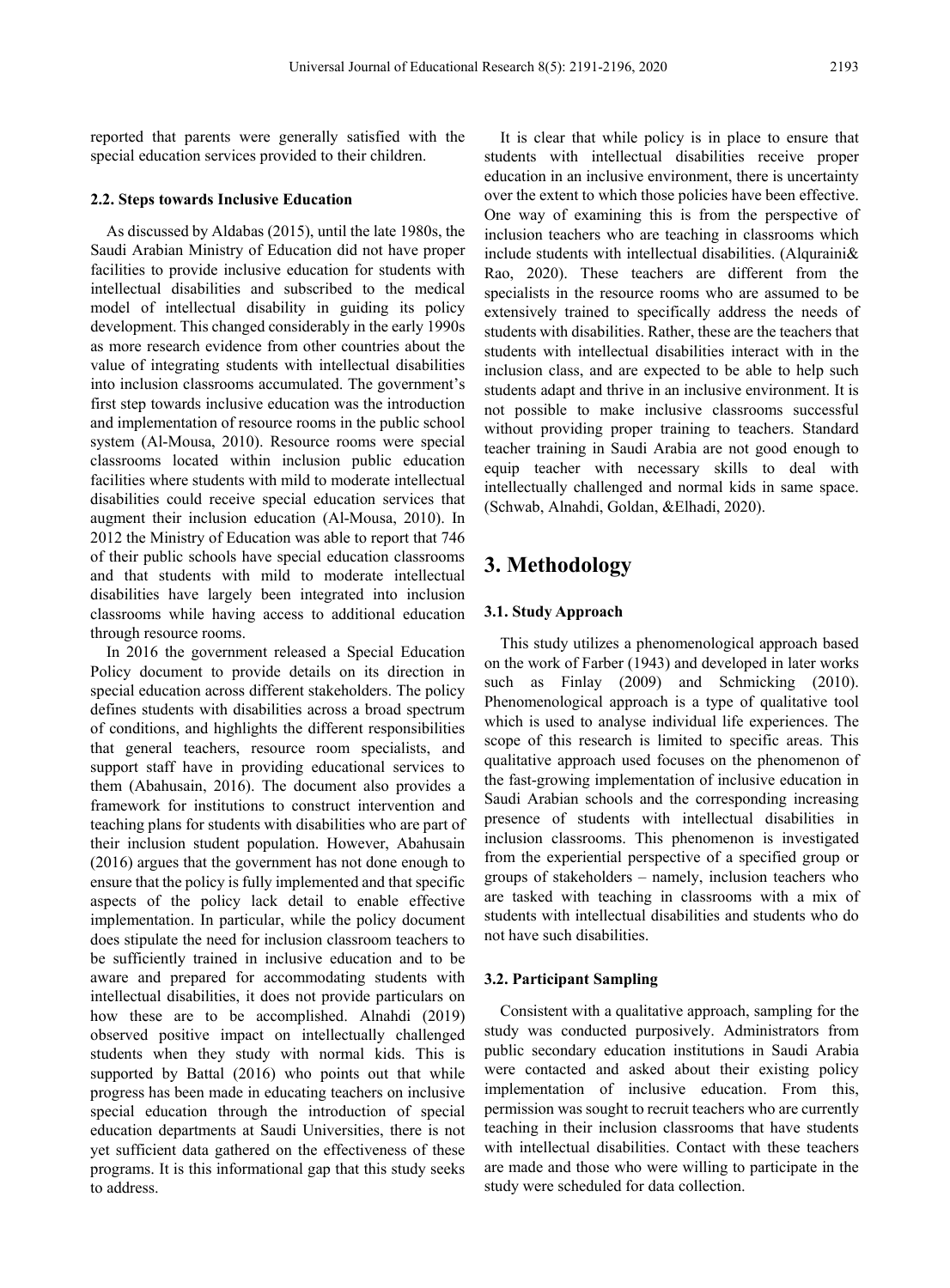#### **3.3. Recruitment and Participant Description**

Three teachers matching the inclusion criteria for the study were recruited. Each of the teachers worked in the same school. Henceforth, the teachers are referred to as Teacher A, Teacher B, and Teacher C. Teachers A and C both taught mathematics while teacher B taught science. Teacher C was the most experienced, with 20 years of teaching, while Teachers A and B had 3 and 2 years of experience respectively. All three teachers were male.

#### **3.4. Data Collection**

Data was collected through the use of semi-structured interviews. The interviews were constructed to examine different aspects of the participants' experiences with the phenomenon of interest. In this study, these aspects were identified as follows:

- 1) The extent of participants' academic and professional preparation for teaching in inclusive classrooms.
- 2) The extent of participants' experience with intellectual disability in general.
- 3) Participants' experiences with students who have intellectual disabilities in inclusive classrooms.
- 4) Challenges that participants encounter which are related to have students with intellectual disabilities in inclusion classrooms.
- 5) Participants' evaluations of their current preparedness and effectiveness in fulfilling their responsibilities in inclusive classrooms.

#### **3.5. Data Analysis**

In line with the phenomenological approach, the analysis of data was done through descriptive categorization. Participants' responses to questions under each of the five aspects of interest were collated and similarities and differences between them were identified in order to construct frames of experience with respect to the phenomenon of interest.

## **4. Results**

#### **4.1. Academic and Professional Preparation for Teaching in Inclusive Classrooms**

All three teachers claimed to have attended school-provided seminars on teaching students with intellectual disabilities in the context of inclusive classrooms. In addition to this, Teacher A recalled taking at least once course during his undergraduate years that extensively involved topics on inclusive education. Teacher B claimed to have attended an external short course on inclusive education the previous year. This course was described by Teacher B as being much more extensive than what was provided by the school, lasting for

4 sessions within the span of one month. As Teacher B recalled, topics discussed included what to expect from inclusive classrooms and students with intellectual disabilities in such classrooms, strategies on how to address student motivation and behaviour for both students with and without disabilities sharing an inclusive classroom, and how to ensure fairness in student assessment. Overall results showed that inclusive learning has many benefits for teacher and student. The main aim of study was to increase motivation for inclusive learning.

#### **4.2. General Experience with Intellectual Disability**

Both Teachers A and B claim that their only experience with children that have intellectual disability is in their classrooms. In contrast to this, Teacher C shared having a nephew who was diagnosed with an intellectual disability (namely, Attention Deficit Hyperactive Disorder). (Attention deficit hyperactivity disorder is a type which highlights the problem of attention and excessive activity.) While his nephew is now already an adult, Teacher C recalled the difficulties that the child's parents had experienced concerning the child's education when he was growing up. Teacher C interacted often with his nephew and discussed how, even then, he understood the challenges of having such a student in a classroom. Teacher C said that while there were no inclusive classrooms back then, his nephew was enrolled in a special school and that this school was able to address his nephew's specific needs. The main purpose was to state that disability comes with special needs. The student needs a particular attention from teacher which sometimes is not provided in non-inclusive classrooms.

#### **4.3. Experiences with Students in Inclusive Classrooms**

All three teachers have taught in inclusive classrooms for at least the past two years of their careers. Teachers A and C both described their experiences as relatively new and challenging. Teacher A discussed how it had brought a newfound sense of responsibility as a teacher, as he needed to consider not just the general delivery of content to the class, but whether or not the content was actually reaching specific groups of students in the class. According to Teacher C, teaching in inclusive classrooms is considerably more difficult. For him, it was not a simple matter to anticipate the needs of students with intellectual disabilities, especially since these needs actually differed from one student to the next. Both Teachers A and C recognized the importance of resource rooms as a means to augment the instruction that students with intellectual disabilities receive in the inclusive classroom. Teacher C in particular explained that the resource room is necessary because there is simply not enough time to accommodate all students with different needs in the current inclusive setting. In contrast to this, Teacher B discussed the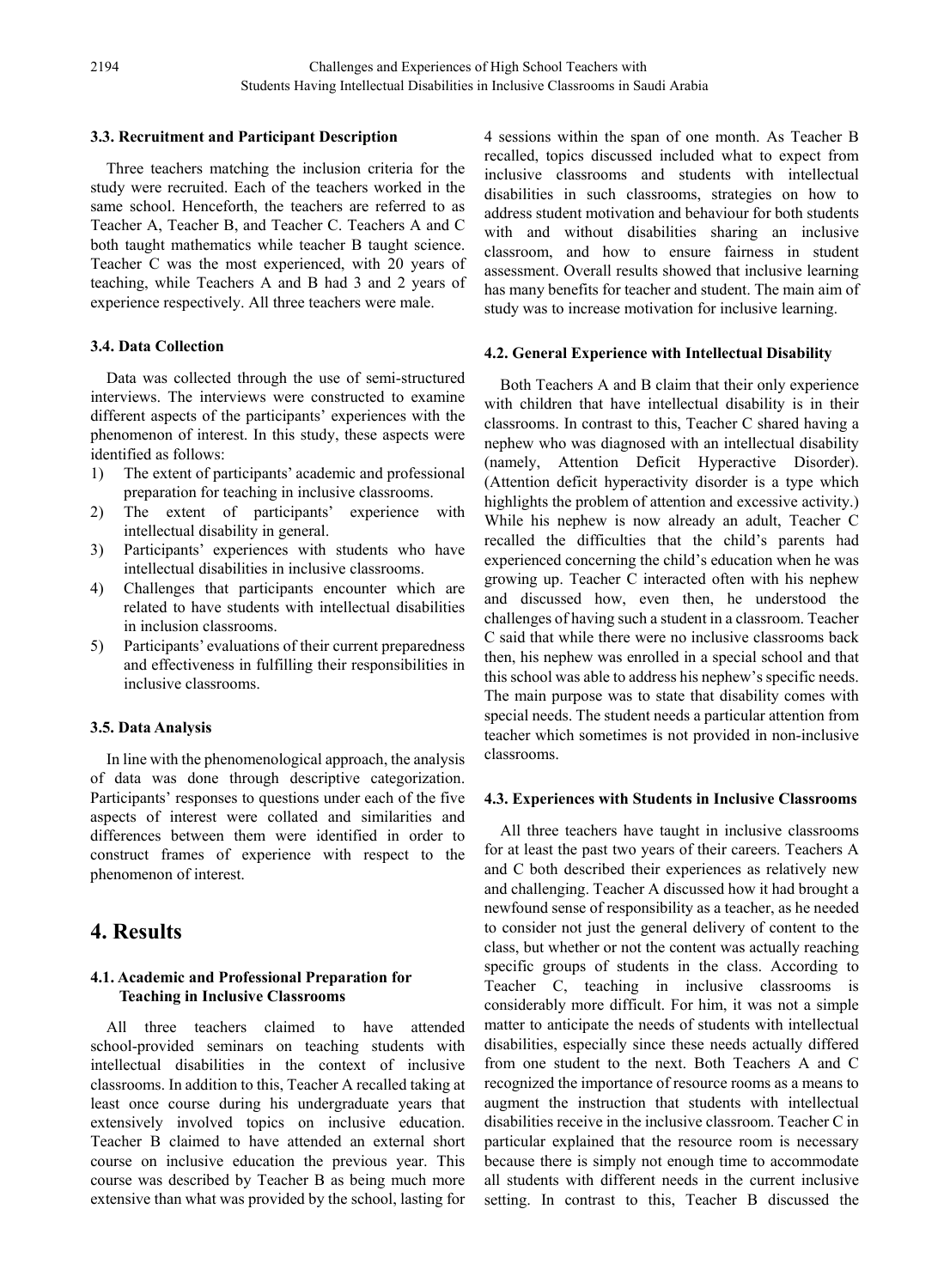treatment of students in his inclusive classroom, on the one hand, as the same in that all students were equally deserving of his instruction and attention, but on the other hand as different in that the students has distinctive and varying needs. In his view, the challenge was to identify the strengths and weaknesses of each student in the class, regardless of whether they had been diagnosed as having intellectual disability or not, and designing instruction in a way that could play upon the strength of each student and minimize the impact of their weaknesses. In fact all the teachers shared their views with inclusive classroom and it was connected to the major argument of study.

#### **4.4. Challenges in Inclusive Classrooms**

Each of the participants identified challenges in teaching in inclusive classrooms. For Teachers A and C, these challenges were perceived as difficulties or barriers that impaired their ability to be able to teach the entire class effectively. Teacher A explained that having students with intellectual disabilities in his classroom meant that there would be students who could not be expected to maintain the same learning pace as the rest of the class, and so recourse was made to set the pace based on their ability to understand. This meant slowing the lessons down, which had some impact on how the entire class was able to perform. The difficulty was more even more frankly expressed in the opinion of Teacher C, who described challenges such as lack of motivation and unwillingness to learn among some of the students with intellectual disabilities in his classroom. In contrast to this, although Teacher B admitted that an inclusive classroom did present a different challenge from a conventional classroom, he also asserted that the challenge is not necessarily better or worse. Rather, he described it as identifying the strengths and weaknesses of the students in the class and working to capitalize on those strengths and limit the impact of the weaknesses. Particularly for the students with intellectual disabilities, he discussed how he identified the best ways that they learn, such as visually or through tactile activities, and how he mixed strategies into his lesson plans. In this way, he was able to teach the entire class with strategies that he felt he knew could reach those with intellectual disabilities better than otherwise. The challenges were correctly identified and there was a good connection with practical exposure.

#### **4.5. Preparedness**

Teachers A and C both felt that their preparation to handle inclusive classrooms still need further improvement. Teacher B felt that he was prepared, but that additional training and updating of his skills was something he was interested in pursuing. At least in this case, it seems evident that the in-school training provided to teachers to handle inclusive classrooms is insufficient. All teachers

underwent this training, but only Teacher B underwent more rigorous professional development in the area of inclusive education.

## **5. Discussion**

The results of this study substantiate the conclusions offered in other recent work such as Abahusain (2016) and Battal (2016) regarding the state of inclusive education in Saudi Arabia. Based on the experiences and perspectives of the participants in this study, further professional development is needed to be provided to teachers in Saudi Arabian schools in order for them to be able to optimally teach in inclusive classrooms. The relative competence of Teacher B compared to A and C, seems to reflect the additional voluntary development that Teacher B underwent which the other two did not. Clearly, while the legislation exists to bring about transformational development in Saudi Arabian schools towards being better prepared to address the needs of students with intellectual disabilities in inclusive settings, the implementation of such legislation and policies has not been sufficient. It is recommended that the Ministry of Education should give greater attention to implementation moving forward, in order for it to be able to successfully deliver on its promises to families with children who have intellectual disabilities who are counting on the school system to provide the inclusive education that such children need.

## **Funding**

This project is funded by Jouf University, research project reference (40/102).

## **REFERENCES**

- [1] Abahusain, W. (2016). The Level of Satisfaction of Female Learning Disabilities' Parents with Their Kids' Integration in Regular Schools in Riyadh, Saudi Arabia. *International Education Studies, 9*(6), 196-222. [doi:10.5539/ies.v9n6p19](https://doi.org/10.5539/ies.v9n6p196) [6](https://doi.org/10.5539/ies.v9n6p196)
- [2] Alanazi, M. (2012). *Teachers' and parents' attitudes towards inclusion in inclusive schools in Saudi Arabia.* University of Warwick.
- [3] Aldabas, R. A. (2015). Special Education in Saudi Arabia: History and Areas for Reform. *Creative Education*, *6*(11), 1158-1167. [doi:10.4236/ce.2015.611114](https://doi.org/10.4236/ce.2015.611114)
- [4] Al-Jadid, M. (2013). Disability in Saudi Arabia. *Saudi Medical Journal*, *34*(5), 453 460.
- [5] Al-Mousa, N. (1999). *Development Process of Special Education in Saudi Arabia.* Riyadh: Directorate General of